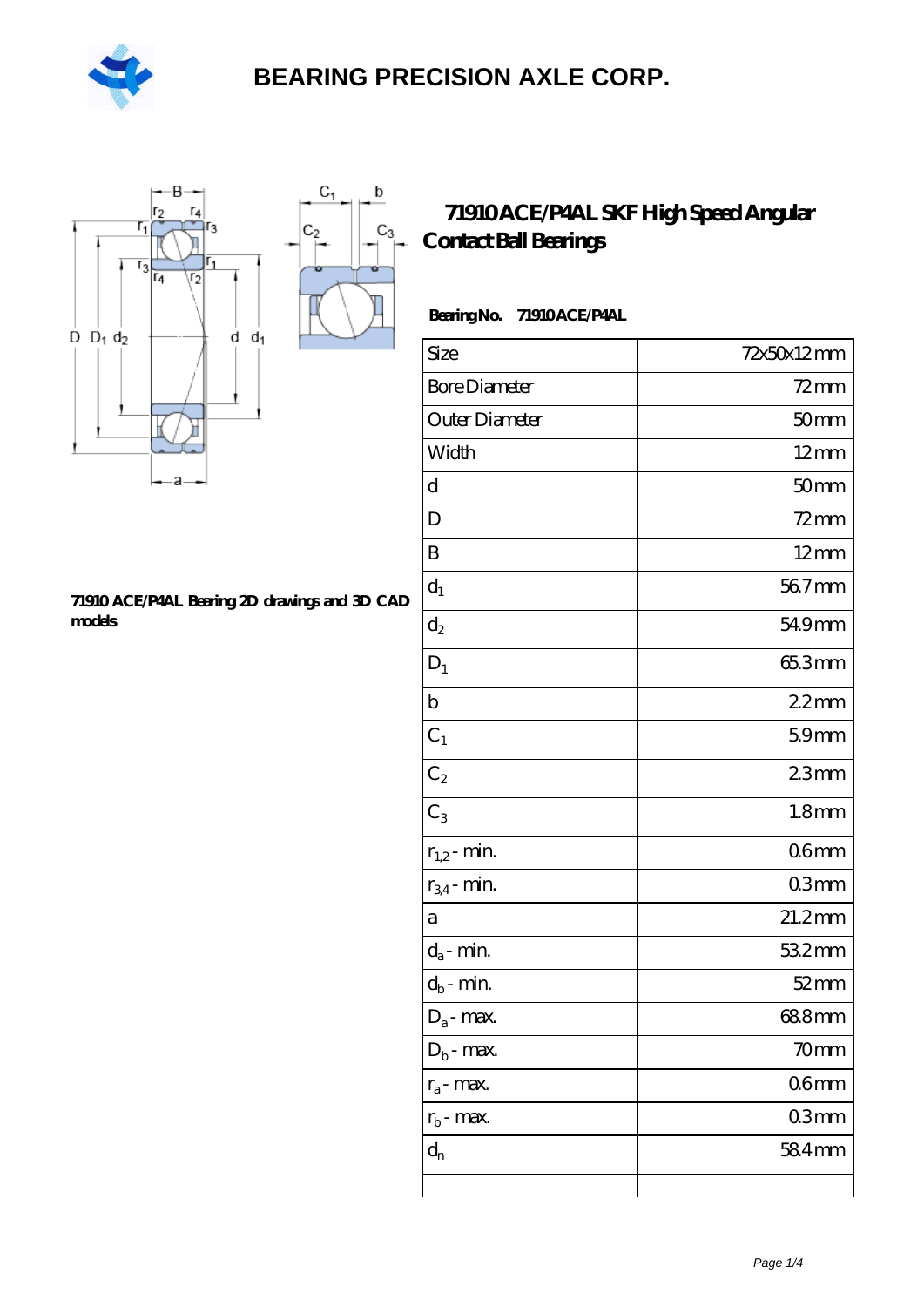

| Basic dynamic load rating -<br>С         | 12.1 kN            |
|------------------------------------------|--------------------|
| Basic static load rating - $C_0$         | 82kN               |
| Fatigue load limit - P <sub>u</sub>      | 0345kN             |
| Limiting speed for grease<br>lubrication | 23000r/min         |
| Limiting speed for oil<br>lubrication    | 36000mm/min        |
| Ball - $D_w$                             | $7.144$ mm         |
| $Ball - z$                               | 21                 |
| $G_{\rm ref}$                            | $1.7 \text{ cm}$ 3 |
| Calculation factor - e                   | 068                |
| Calculation factor - $Y_2$               | 0.87               |
| Calculation factor - $Y_0$               | 038                |
| Calculation factor - $X_2$               | 041                |
| Calculation factor - $Y_1$               | 092                |
| Calculation factor - $Y_2$               | 1.41               |
| Calculation factor - $Y_0$               | 0.76               |
| Calculation factor - $X_2$               | 067                |
| Preload class $A - G_A$                  | 110N               |
| Preload class $B - G_B$                  | 330N               |
| Preload class $C - G_C$                  | 660N               |
| Calculation factor - f                   | 1.15               |
| Calculation factor - $f_1$               | 099                |
| Calculation factor - $f_{2A}$            | 1                  |
| Calculation factor - $f_{\rm 2B}$        | 1.04               |
| Calculation factor - $f_{\chi}$          | 1.07               |
| Calculation factor - $f_{HC}$            | 1                  |
| Preload class A                          | 96N/micron         |
| Preload class B                          | 145N/micron        |
|                                          |                    |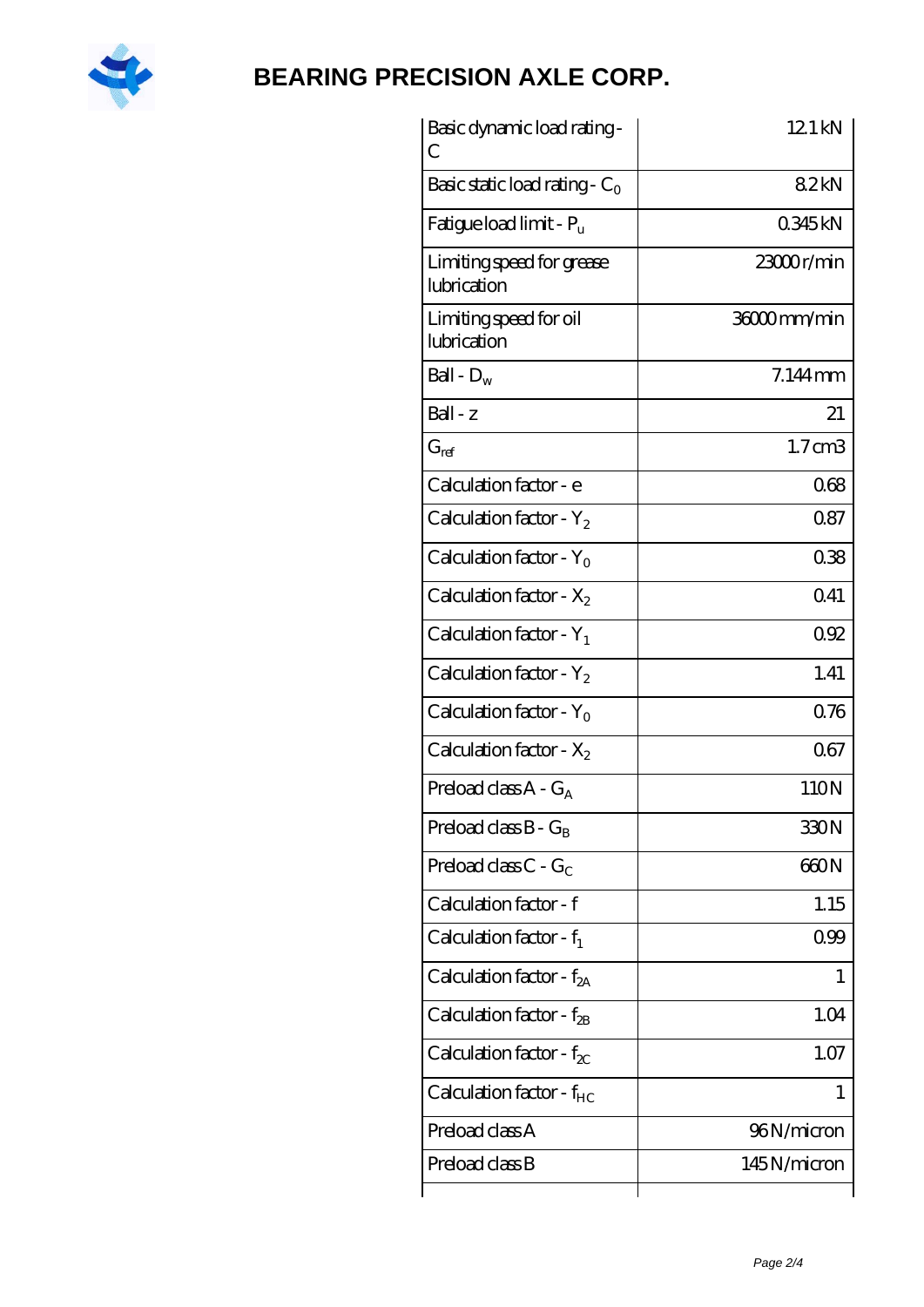

| Preload class C                                               | 190N/micron        |
|---------------------------------------------------------------|--------------------|
| $d_1$                                                         | 567mm              |
| $\mathrm{d}_2$                                                | 54.9mm             |
| $D_1$                                                         | 65.3mm             |
| $C_1$                                                         | 59mm               |
| $C_2$                                                         | 23mm               |
| $C_3$                                                         | 1.8 <sub>mm</sub>  |
| $r_{1,2}$ min.                                                | 06mm               |
| $r_{34}$ min.                                                 | 03mm               |
| $d_a$ min.                                                    | $532$ mm           |
| $d_h$ min.                                                    | $52 \text{mm}$     |
| $D_a$ max.                                                    | 688mm              |
| $Db$ max.                                                     | 70mm               |
| $r_a$ max.                                                    | 06 <sub>mm</sub>   |
| $r_{\rm b}$ max.                                              | 03mm               |
| $d_{n}$                                                       | $584$ mm           |
| Basic dynamic load rating C                                   | 12.1 kN            |
| Basic static load rating $C_0$                                | 815kN              |
| Fatigue load limit Pu                                         | 0345kN             |
| Attainable speed for grease<br>lubrication                    | 23000r/min         |
| Attainable speed for oil-air<br>lubrication                   | 36000r/min         |
| Ball diameter $D_w$                                           | $7.144$ mm         |
| Number of balls z                                             | 21                 |
| Reference grease quantity<br>$G_{ref}$                        | $1.7 \text{ cm}^3$ |
| Preload class A $G_A$                                         | 110N               |
| Static axial stiffness, preload<br>classA                     | 96N/μ m            |
| Preload class $BG_B$                                          | 330N               |
| Static axial stiffness, preload<br>$\mathrm{class}\mathrm{B}$ | $145N/\mu$ m       |
| Preload class C $G_C$                                         | 660N               |
|                                                               |                    |